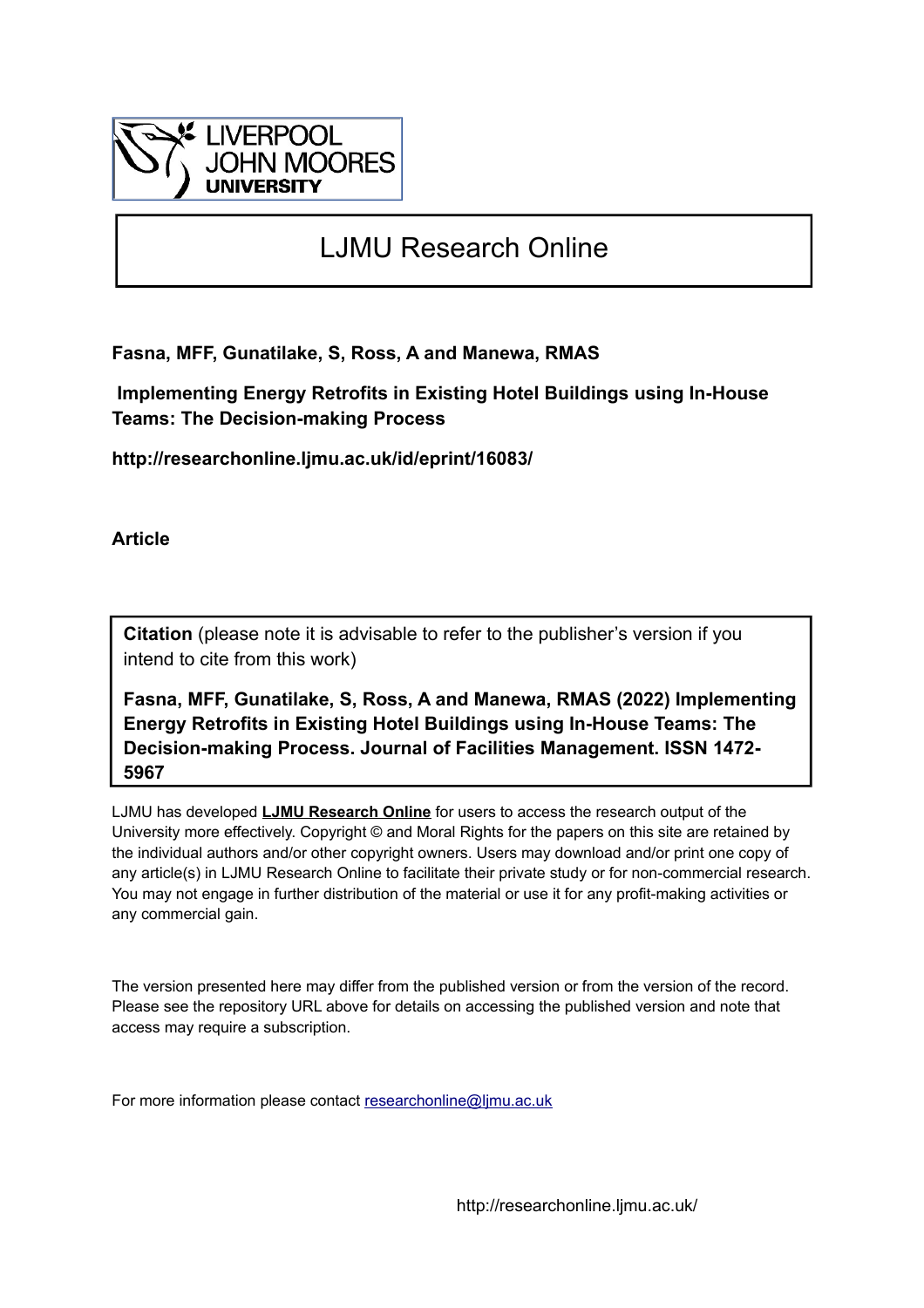# **Implementing Energy Retrofits in Existing Hotel Buildings using In-House**

# **Teams: The Decision-making Process**

#### **Abstract**

**Purpose** – Among the existing buildings, hotels use as much as 50% of their total expenses on energy and offer significant opportunities for Energy Efficiency (EE) improvement. Yet, comparatively the level of implementation of Energy Retrofits (ER) in hotels appear to be low. This has been mainly attributed, inter alia, to the absence of clearly defined process for ensuring the delivery of ER and lack of proactive guidance for project teams to make right decisions. Hence, this study aims to propose an effective decision-making process, which could support the successful adoption and implementation of in-house led ER projects in existing hotel buildings.

**Design/methodology/approach** – Two in-depth case studies were carried out focusing on ER projects led by in-house teams in existing hotel buildings. Data was collected via 14 semistructured interviews and was analysed through code-based content analysis.

**Findings** – The decision-making process for ER projects led by in-house teams was developed, which presents 39 key activities to be performed and 16 key decisions to be made. The parties responsible for these identified actions and decisions as well as the points at which each decision should be made to ensure the success of ER projects was also identified.

**Originality/value** – Twenty-one new activities and ten decisions relevant for in-house team led ER decision-making processes previously not found in literature were identified. It is hoped that the decision-making process developed in this study will serve as a roadmap for the effective adoption and implementation of ER in existing hotel buildings.

**Keywords** – Case studies, Decision-making process, Energy Retrofits (ER), Existing buildings, Hotel buildings, In-house team.

**Paper type** Research paper

# **1 Introduction**

Despite international level targets to double the global rate of improvement in Energy Efficiency (EE) by 2030, the current rate of progress towards achieving these targets seem to be well below the required pace (United Nations, 2016). Within this context, the enormous energy saving potential of the world's building stock, which consumes around 30-40% of the energy (Friege and Chappin, 2014), has often been highlighted.

As existing buildings account for the largest portion of the building stock (European Climate Foundation, 2013), enhancement of EE in existing buildings is crucial to attain a timely reduction in global energy usage (Ma et al., 2012). Herein, Energy Retrofits (ER) provide a useful way to improve the EE of high-energy-consumption buildings (Xu et al., 2015). ER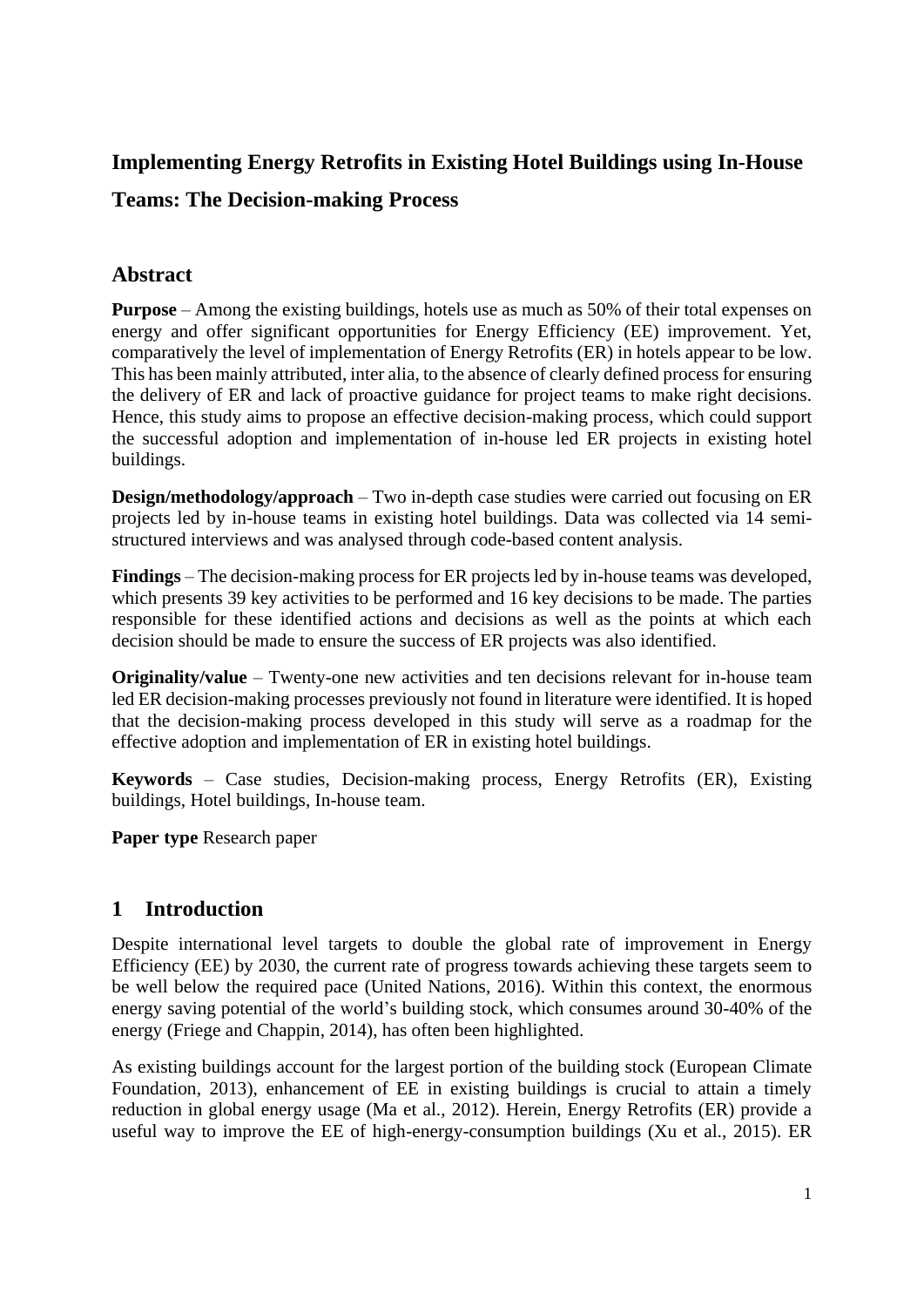includes all the alterations made to the existing building systems and equipment to improve the energy performance of buildings (Ashrafian et al., 2016).

Despite the significant room for EE improvement in existing buildings (Hendron, 2013) and numerous associated benefits (Hou et al., 2016), still there is comparatively low level of implementation of ER (Friege and Chappin, 2014; Liang et al., 2016). This has been attributed, inter alia, to the absence of a clearly defined process for ensuring the delivery of ER, lack of proactive guidance for project teams to ensure that they make the right decisions to achieve the desired EE outcomes (Gultekin et al., 2014), and conducting ER projects in an ad hoc basis without a systematic decision-making process (Hall, 2014). Hence, it appears that informed decision making is essential to enhance the successful implementation and propagate the benefits of retrofits (Swan and Brown, 2013). However, in terms of research, most of the attention so far has been focused on investigating the technological aspects of EE measures with little focus given towards exploring the 'soft' aspects of decision-making processes (Ruparathna et al., 2016). Furthermore, as ER projects may be implemented through in-house teams as well as outsourced to experienced Energy Service Companies (ESCO) (Ma et al., 2012; Xu and Chan, 2011), these decision processes themselves can vary. The aim of this paper, therefore, is to investigate the decision-making process and develop a suitable decision support tool that can be used during the decision-making process when implementing ER projects in existing buildings. Among the existing buildings, this study has limited its focus to hotel buildings. Hotel buildings, as a type of high energy-consuming large-scale buildings, offer much opportunity for EE improvement (Xu et al., 2012). In the Sri Lankan context as well, the hotel buildings spend as much as 50% of their total expenses on energy mainly due to their 'extended operation', and has been found to have around 20% saving potential (Sri Lanka Energy Managers Association, 2009). Furthermore, lack of personnel and internal expertise have been identified as the key reasons for many ER projects to remain unimplemented in existing hotel buildings (Xu and Chan, 2011). This further reinforce the need for developing a tool to facilitate the decision-making process of ER projects particularly when using in-house teams, which could assist practitioners to successfully undertake and execute a retrofit project.

# **2 Decision-making process of ER projects**

Informed decision-making is vital for enhancing the energy performance of existing buildings (Ruparathna et al., 2016). According to Malatji et al. (2013), investment in ER projects made with the help of decision-making tools has the potential to attain large monetary savings. Similarly, Gultekin et al. (2014) highlights that providing a sound technical process for decision-making early in the ER process is useful to address the complexity of ER process. Hence, various systematic approaches for decision-making in ER projects have been suggested by different authors. However, many of these attempts (for e.g. Hendron, 2013, Ma et al., 2012, Syal et al., 2014) do not provide a comprehensive understanding of the whole retrofit process, which is necessary to make informed decisions on ER (Crilly et al., 2012).

Among the available processes, the one proposed by Ma et al. (2012) classifies the overall building retrofit process into five major stages: namely, project setup and pre-retrofit survey; building energy auditing and performance assessment; identify possible retrofit measures or options; site implementation and commissioning; and validation and verification. This appears to cover all the key stages and hence, provides a useful basis for understanding the decisionmaking process of ER projects in this study.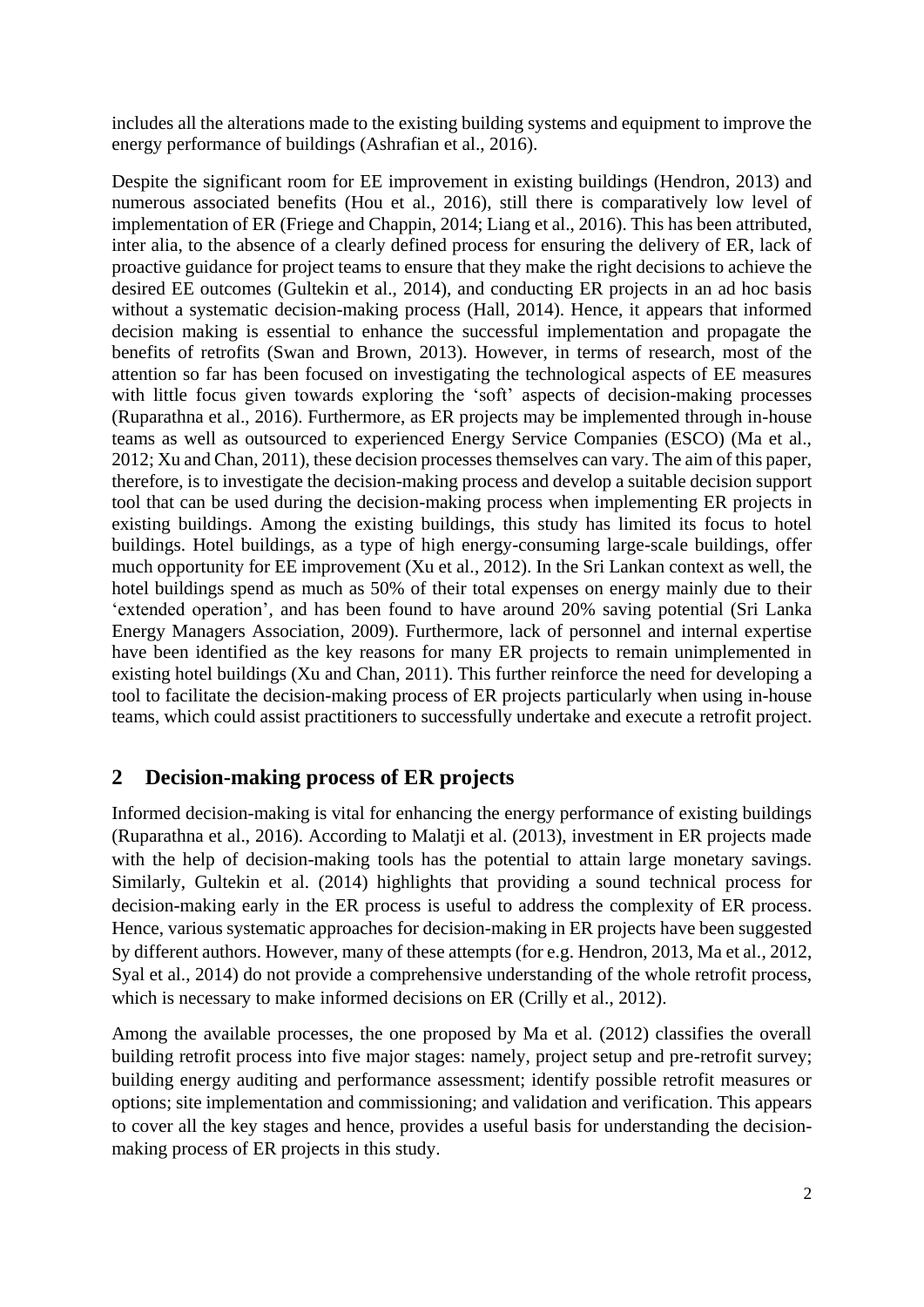Hwang et al. (2015) have defined 'pre-retrofit' as the state prior to the implementation of a retrofit project and 'post-retrofit' as the state after the retrofit completion. Within this context, the five stages identified Ma et al. (2012) can be further categorised into three different phases as pre-retrofit (which includes project setup and pre-retrofit survey; building energy auditing and performance assessment; and identifying possible retrofit measures or options), retrofit implementation (which includes site implementation and commissioning) and post-retrofit (which includes validation and verification) phases.

Review of literature disclosed various decisions to be made and activities to be performed throughout each of these five stages (see Hendron, 2013; Liang et al., 2016; Ma et al., 2012; Mohammadpour et al., 2016). In the project setup stage, it is essential to decide 'whether to launch a retrofit project' and to continue to the next step of energy audit (Liang et al., 2016). During the building energy auditing and performance assessment stage, modification potential of the building is assessed and the decision of 'whether a building should be retrofitted or not' is made (Liang et al., 2016; Ma et al., 2012). Based upon the results of the building performance assessment and energy auditing, ER measures to make the building more energy efficient can be decided (Jafari and Valentin, 2017). Moreover, 'how much money to be spent on ER project' is another main decision to be made at this level (Jafari and Valentin, 2017). During the retrofit implementation stage, 'when and how ER should be implemented' may be decided, leading to site implementation and Testing and Commissioning (T&C) of the selected ER measures (Liang et al. 2016). Finally, during the validation and verification stage, the results from postoccupancy surveys and user/client feedback can be considered to decide 'what kind of modifications to be made' if any to the implemented systems (Hendron, 2013). Considering the aforementioned, the conceptual decision-making process for ER projects was developed as shown in Figure 1.

#### **Figure 1. Conceptual decision-making process of ER projects**

Despite the above, still there is no comprehensive process available identifying all the vital activities to be performed and the decisions to be made in an ER decision-making process with clear indication on the precise points at which each decision should be made. Furthermore, it is important to identify the parties responsible for performing such activities and making the decisions. Further, as Heo et al. (2012) note, the current methods are incapable of supporting ER decision-making at large scale. This in turn highlights the need for further development of the decision aid processes to assist less-experienced decision makers to approach decisions the same way as experts would (Kolokotsa et al., 2009).

When it comes to the hotel sector in particular, lack of time and personnel to design and plan the ER projects due to other priorities has been highlighted as a reason for the low rate of adoption of ER projects (Xu and Chan, 2011). Hence, developing a decision-making process for the adoption and implementation of ER projects in the hotel sector would facilitate the practitioners in effective adoption and implementation of ER projects. The remaining sections of this paper go on to present the research methods and findings from two case studies in hotel buildings to address this identified gap.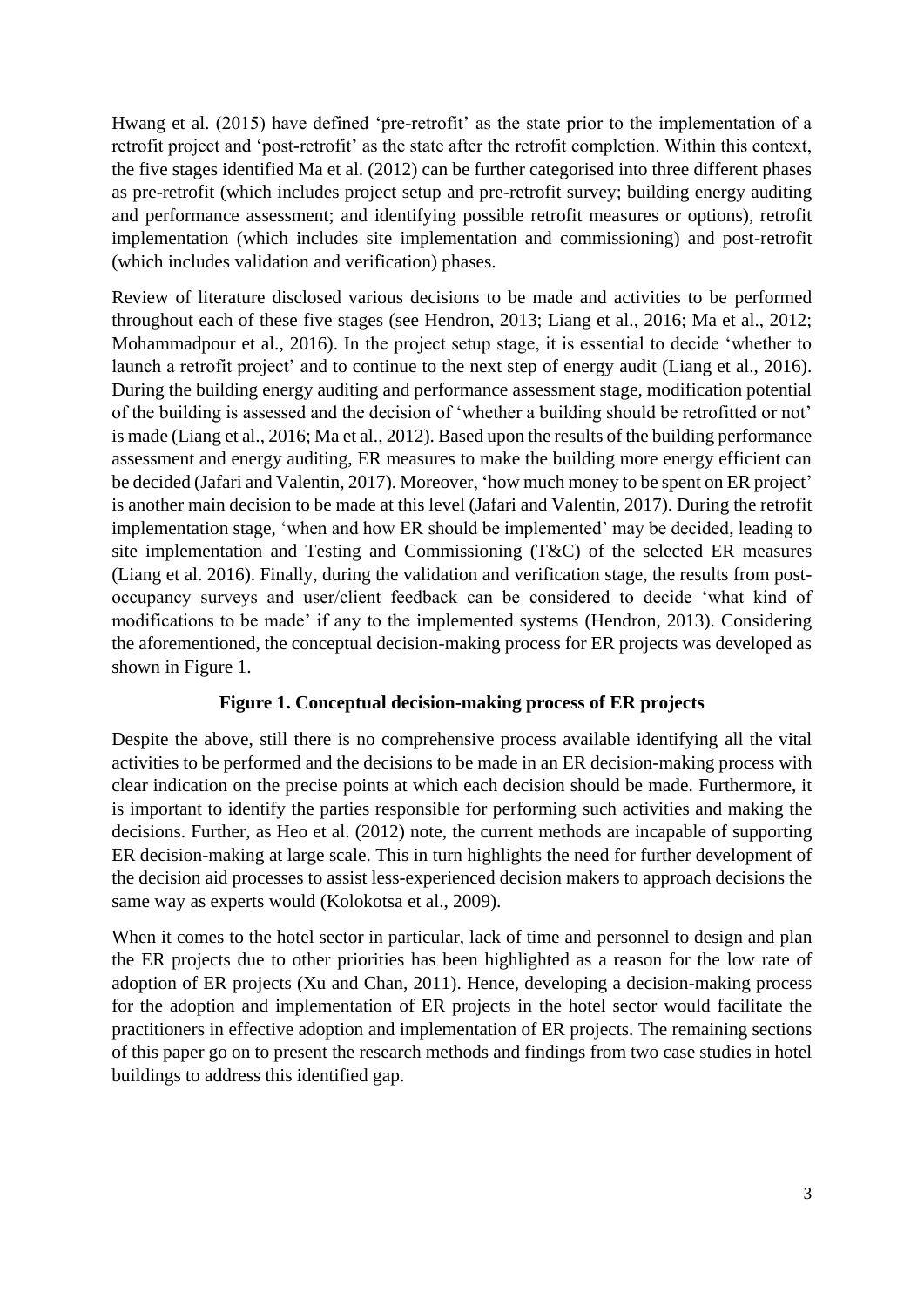## **3 Research methods**

The study uses a qualitative case study strategy which allows the investigation of a contemporary phenomenon within its real-life context (Yin, 2009). Two cases (Cases IH1 and IH2) were selected from existing hotel buildings that have completed ER projects led by inhouse teams during the last five years and have received the Sri Lanka National Energy Efficiency Awards. ER projects can be categorised as shallow (i.e. adopting measures that are relatively easy to install and have low upfront cost), medium (i.e. focuses on individual systems to achieve the potential energy savings of each building system) and deep (i.e. focuses on multiple building systems and adopt an integrated design approach) retrofits (See Chunduri, 2014). Among these types of ER, the focus of this study was limited to shallow and medium retrofits only, since in practice hotel buildings rarely undertake deep retrofit projects due to their operation type. Case IH1 had prior experience of successfully executed ER projects in their facilities, whereas for Case IH2, this was the first retrofit project undertaken.

Altogether 14 semi-structured interviews were conducted for data collection. The respondents were selected to include the key stakeholders involved in the decision-making process of each ER project. Details of selected cases and respondents are presented in Table 1.

#### **Table I. Details of the selected Cases and Respondents**

Data analysis was done through code-based content analysis using QSR.NVivo (2011) computer software, to identify the activities and the decision points of the ER decision-making process. Findings from case study analysis are discussed in the subsequent section.

#### **4 Case study analysis**

Outcomes of the interviews revealed the decisions to be made and the activities to be performed throughout an in-house led ER project which could be fitted within the five stages of ER decision-making process identified through the literature review. Figure 2 presents this identified decision-making process including key decisions to be made by the respective parties (i.e. client/top management, FM, building services engineer, and QS/cost consultants), the key activities and the optional activities to be performed by the respective parties (i.e. Engineering/Facilities Management (FMgt) division and client/top management) during each stage. Further, the best practice activities identified from case studies which are considered as good to perform in each stage are also presented. In Figure 2, the first two stages of the decision-making process have been renamed as 'project set-up' stage and 'building energy auditing' stage due to the findings from the case studies, which are discussed in detail in section 5. The key findings are further discussed in the following sections.

#### **Figure 2. Decision-making process of ER projects led by the in-house team**

#### **4.1 Pre-retrofit phase of ER projects**

The pre-retrofit phase comprised of three main stages; i.e. 'project set-up', 'building energy auditing', and 'identification of ER measures'.

**The project set-up stage** is the first stage of the decision-making process. This stage begins with the identification of the need of retrofitting and ends with pre-determining the parties to be involved (refer Figure 2).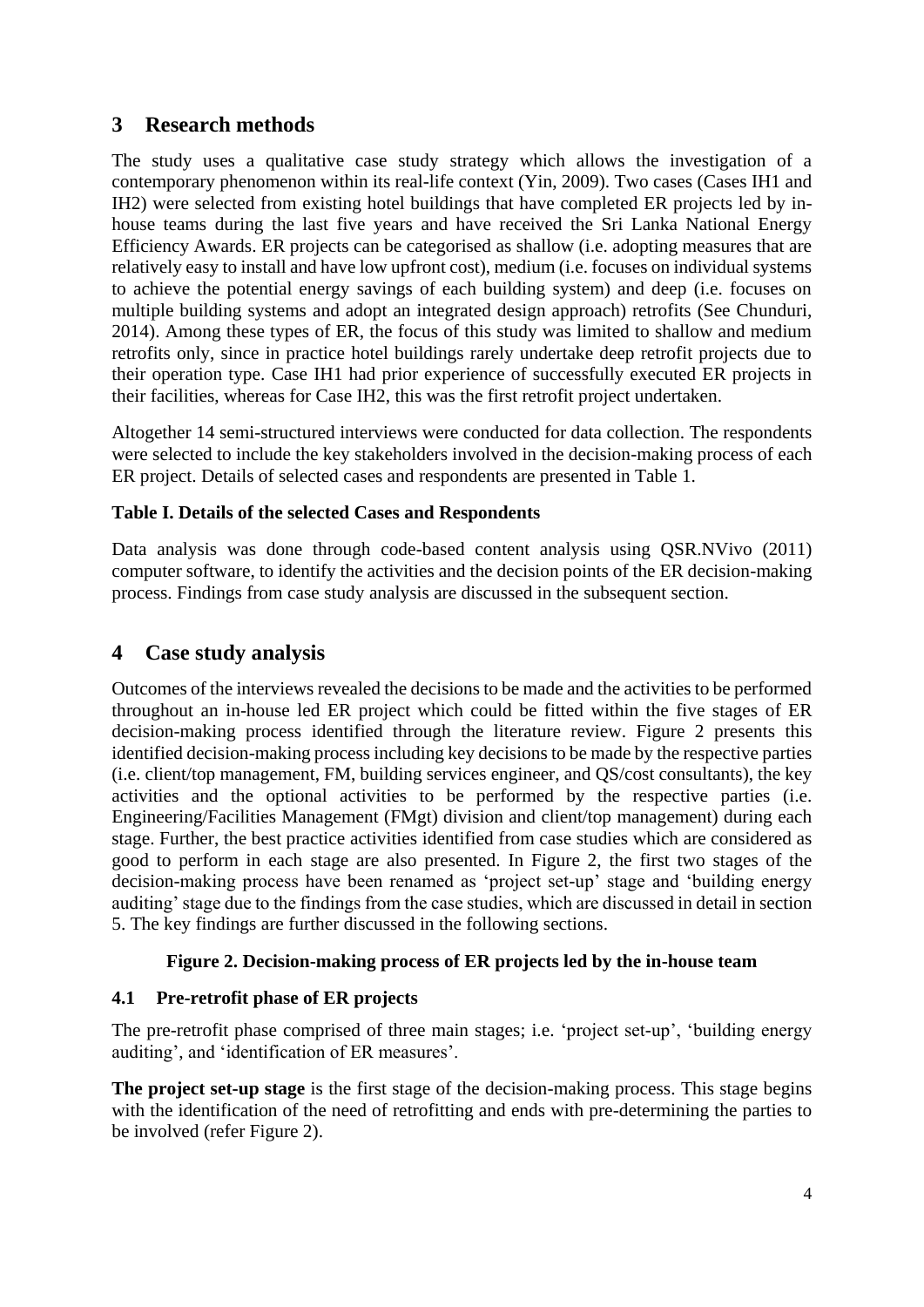In Case IH1, the need for retrofitting was identified when a performance assessment revealed some inefficiencies with respect to the energy consumption in the particular property. After identifying the need of retrofitting, 'their capability to undertake a retrofit project' was assessed in terms of financial stability and knowledge level of the employees. Based on these assessment results, the FM of the hotel had to decide 'whether to launch the retrofit project or not'. According to respondent IH1R2, '*if there is significant potential for saving, but no enough capability to proceed with a retrofit project, then we have to make another decision, that is to still proceed with the project by obtaining the assistance of an ESCO or drop the project'* (indicated by the  $2<sup>nd</sup>$  decision point in Figure 2). If an organisation decides to obtain the assistance of an ESCO, the project in turn becomes an outsourced ER project, which generally follows a different decision-making process (refer Fasna and Gunatilake, 2019).

In Case IH2, the need of retrofitting was identified by the chief engineer of the hotel (i.e. FM) when monitoring and evaluating the energy consumption of the hotel over its past consumption data. Subsequently, he had decided to launch a retrofit project and had 'set the targets' based on his rough understanding of the hotel's saving potential. Afterwards, he had 'pre-determined the parties to be involved in the project along with rough idea on roles that should be assigned to each'.

Findings of the cross-case analysis revealed that, in both cases, the decision to launch a retrofit project is made when the need of retrofitting was realised. Among these two cases, Case IH2 did not assess their capability to undertake this project. As Case IH2 involved a shallow retrofit project, this may be due to their perception that it was a relatively simple undertaking. 'Predetermining the parties to be involved in the project' along with their prospective roles is a unique activity performed by Case IH2 in this stage. This activity appears to be a novel activity elicited through the analysis and not disclosed in the existing literature (refer Figures 1 and 2).

**Building energy auditing** stage represents the activities associated with clearly identifying the saving potential of the facility and selecting the most suitable system(s) for retrofitting (refer Figure 2).

Case IH1 had conducted an in-depth audit in this stage and thereby, clearly identified the areas with saving potential reconfirming their decision for retrofitting. Then attempts had been made to convince the top management about the need of retrofitting who in turn had to decide 'whether to provide permission to proceed with the project or not'. Afterwards, Case IH1 had set targets for the project based on the audit results. This appeared to be contradicting with Case IH2 which had set targets for the project immediately after identifying the need of retrofitting.

Following this, the scope of work for the project was defined. Findings from Case IH1 disclosed that in this stage, FM had to decide the parties to be involved and their roles. Then along with the consultation of client/top management, the parties to be involved in the ER project along with their roles were determined. Afterwards, the most suitable system for retrofitting is selected by the FM, considering each system's level of energy efficiency and contribution to electricity cost as well as the amount of energy cost reduction and emission reduction that could be gained through retrofitting.

At this stage, an audit had been conducted in Case IH2 to determine the saving potential as well as to properly refine and modify the set targets, and thereby, to make the top management aware of the need of retrofitting. Then, the scope of work of the project was defined. Respondent IH2R1 affirmed that 'who were the parties to be involved and what were the roles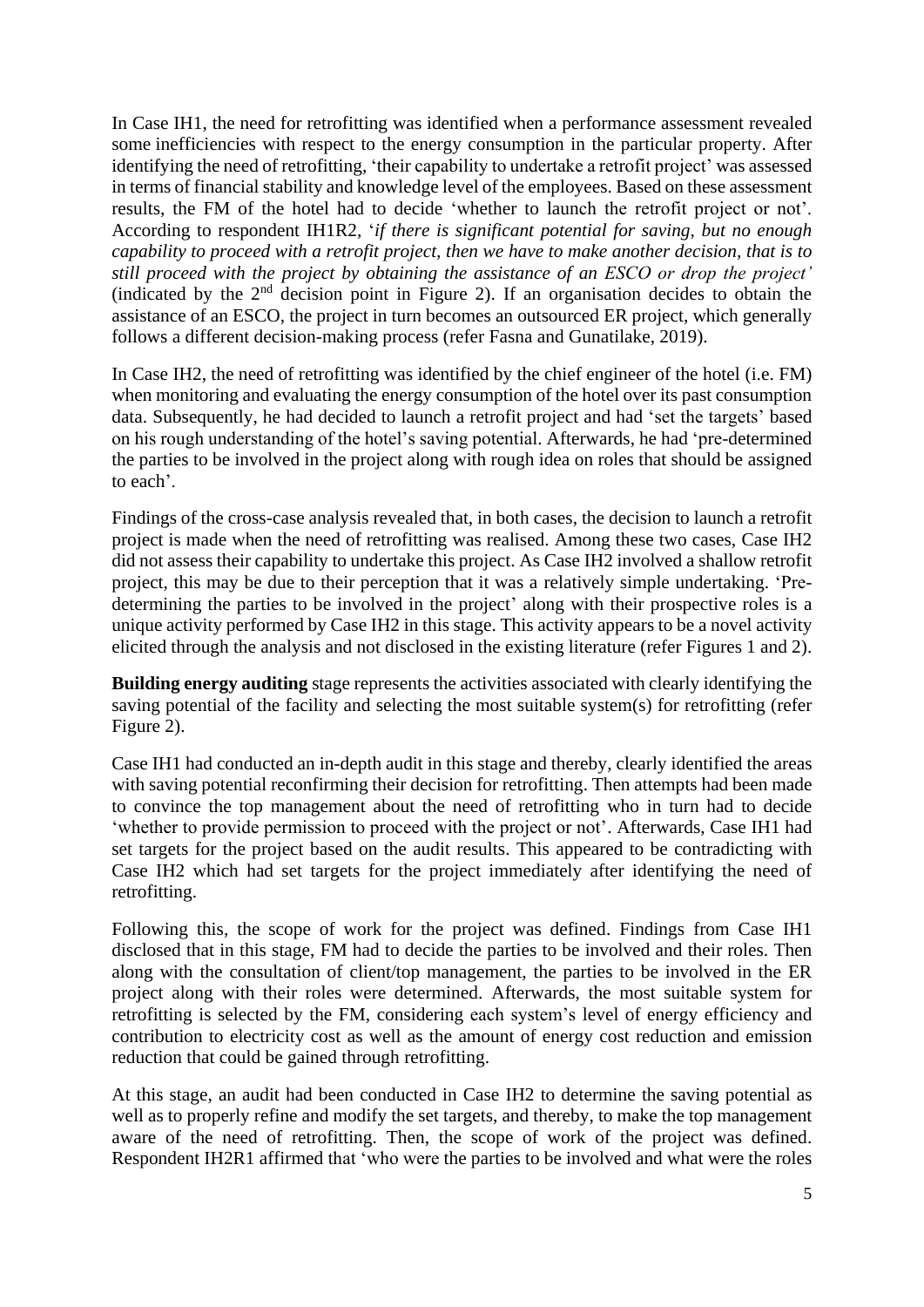to be performed' was a key decision to be made in this stage after defining the scope of work as it facilitates to avoid role ambiguity and ensures the proper execution of the tasks. Afterwards, the most suitable system for retrofitting had been selected similar to Case IH1 considering each systems energy efficiency level and contribution to electricity cost, the amount of energy cost reduction that could be gained through retrofitting, and the impact of each system's operation on guests' comfort.

In brief, it is clear that both cases have the practice of conducting in-depth audits to clearly identify the energy saving potential. Case IH1 had set targets for the project after getting the top management's approval to proceed with the project, while Case IH2 which had set targets in the project set-up stage, had refined and modified the set targets in this stage (refer Figure 2). 'Determining the parties to be involved in the ER project along with their roles' is an activity performed by both cases specifically after defining the scope of work of the project.

The selected two cases had determined the most suitable system for retrofitting by considering the level of efficiency of each system in terms energy consumption, each system's contribution to electricity cost, and amount of energy cost reduction that could be gained through retrofitting. In addition to above, Case IH1 had considered the amount of emission reduction that could be gained by retrofitting each system, whereas Case IH2 had considered the impact of each system's operation on guest comfort as well to determine the most suitable system for retrofitting.

**Identification of ER measures** is the third stage of ER decision-making process and involves identification of the most suitable ER measures and development of a plan for implementation (refer Figure 2).

After selecting the air-conditioning system as the most suitable system for retrofitting in Case IH1, the most suitable ER measure had then been selected mainly based on their past experience with similar projects without any proper assessment of possible ER measures. However, prior to finalising their decision regarding the most suitable retrofit measure, they had 'assessed the availability of needed resources (including the availability of technical knowledge and local know-how) to proceed with the implementation of the specific retrofit measures' and 'assessed the modification potential of the facility' (i.e. ability to proceed with this kind of replacement in this particular hotel). These were identified as good practices adopted by Case IH1 in preretrofit phase (refer Figure 2). Amongst these, the latter was emphasised by respondent IH1R2 as one of the key lessons learnt from this project.

Within this case, upon selecting the most suitable ER measure, a project proposal was developed and subsequently submitted to the top management for approval. As per the findings, 'how much money should be spent on the project' is another key decision to be made by Client/top management at this level. After getting the top management's approval for the project, 'the previously defined scope of work was refined and expanded' into a detailed scope of work. Afterwards, both FM and QS/Cost consultant had to decide 'how the needed funding should be obtained', for which they have 'identified and assessed the available options to finance the project' and finally 'decided the most suitable financing option'. Finally, a plan to properly proceed with the project implementation was developed.

Compared to Case IH1, in Case IH2, they had assessed the available retrofit measures based on different criteria, with the intention of identifying the most suitable retrofit measure(s). In Case IH2, they had then attempted to refine and expand previously defined scope of work immediately after the selection of most suitable retrofit measures (i.e. prior to the development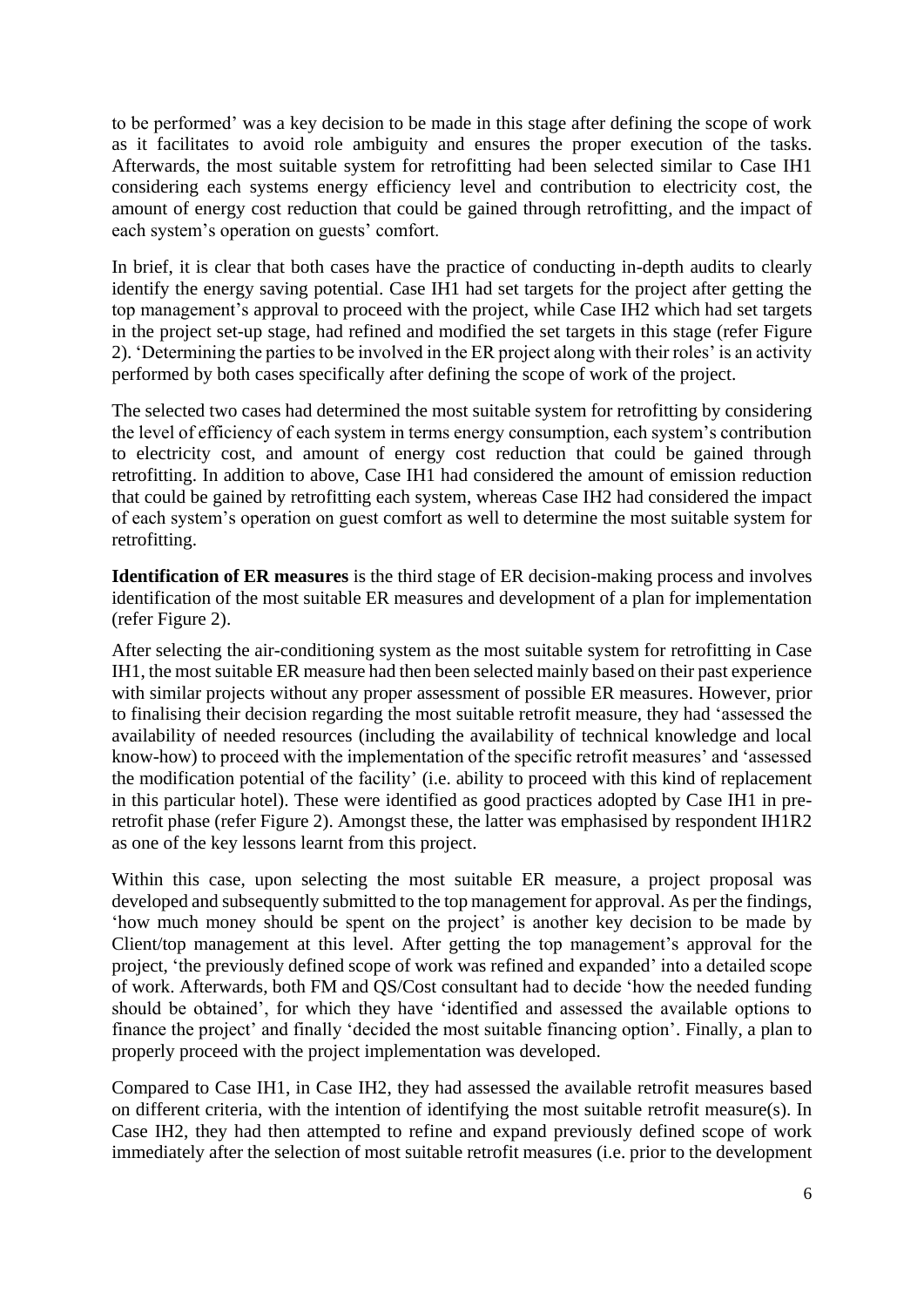of the project proposal). This is because, the chief engineer (i.e. FM) in Case IH2, who had been assigned by top management to oversee the project, had decided to make the top management aware of the project progress as well as wanted to obtain top management's input for the scope of work. Then, he had 'requested suppliers in the market to provide quotations' and then 'selected the most suitable supplier and placed the orders'.

Though Case IH1 had 'identified and assessed the available options to finance the project' and 'decided the most suitable financing option', Case IH2 had directly decided to internally fund the project without identifying and assessing the available financing options, as this was a shallow retrofit with low upfront cost. Although 'developing a plan to properly proceed with the project implementation' is a vital activity to be performed in this stage (refer Figure 2), only Case IH1 had drawn attention to develop such a plan. This portrays another good practice adopted by Case IH1 in the pre-retrofit phase.

#### **4.2 Retrofit implementation phase of ER projects**

The key stage falls under the retrofit implementation phase is the '**site implementation and commissioning**', where the selected ER measures are implemented and tested (refer Figure 2).

In this stage, Case IH1 had first 'assigned a leader to take care of the system implementation'. Then the FM had selected the most suitable supplier and ordered the needed equipment. In this case, there was a need to construct a new building to install the retrofitted system due to limitations with the modification potential of the existing property. As respondent IH1R4 mentioned, *as our hotel was very congested, it was not possible to do the installation of the retrofitted system in the existing building which led us to construct a new chiller room*. Furthermore, the particular nature of ER and limitations of the modification potential of the property meant that in Case IH1 several other unique activities such as 'getting the local authority clearances' and 'obtaining necessary licenses for system implementation' was necessary. Then, FM with the consultation of client/top management and building services engineer, had to decide 'when to begin with the implementation of the selected retrofit measure' and 'how to do the installations'. In this case, the lack of familiarity and experience of the in-house personnel with installing the selected ER measure had led to hiring of a thirdparty with expertise for system installation. Then, they had 'implemented the selected retrofit measure' and 'performed the T&C'. After the successful implementation and commissioning, Case IH1 had to 'obtain the needed license for the operation of system', which is another unique activity for this case.

In Case IH2, 'when to begin with the implementation' and 'how to do the installations' are the key decisions made by FM with the consultation of client/top management. Similar to Case IH1, Case IH2 was also faced with the lack of skills and experience of in-house employees in implementing the selected measures. Hence, prior to implementing the selected retrofit measures, they had worked with the equipment supplier to 'demonstrate the way of doing installations' to the employees.

Among these two cases, only Case IH1 had 'assigned a leader to take care of the system implementation'. This was mainly based on their realisation that the lack of project leadership was a key factor which hindered the successful execution of the activities in the pre-retrofit phase. Conversely, in Case IH2, assigning a separate leader was not needed in this stage as there was good leadership for the project from the inception. Though Case IH2 had selected the most suitable supplier and ordered the needed equipment in pre-retrofit phase, Case IH1 had performed this activity during this stage. This was useful in the latter case, as the required construction of a new building to house the system could take reasonable amount of time.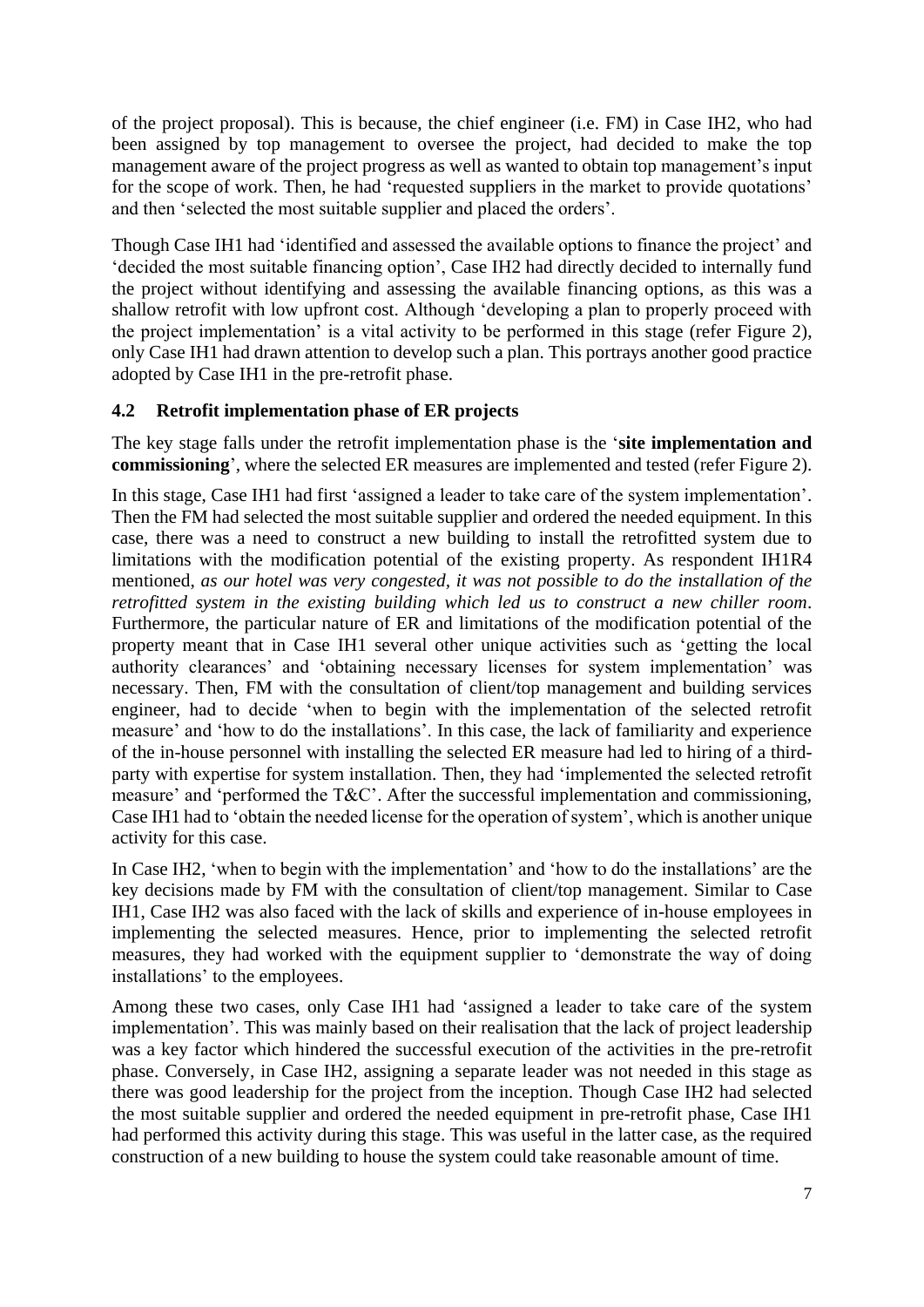The results from both cases also highlighted the importance of hiring a specialist contractor or else providing training for the in-house employees by conducting demonstration programmes during system installation to tackle the lack of skills and experience of in-house personnel.

#### **4.3 Post-retrofit phase of ER projects**

**Validation and verification** is the key stage coming under the post-retrofit phase. This stage is aimed at assessing the level of savings from the ER project. The stage involves monitoring the operation condition of the retrofitted system and ends with formal closing of the project (refer Figure 2).

In Case IH1, a main reason for monitoring the operation condition of the retrofitted system was to minimise the potential complaints from the hotel occupants and staff due to the poor performance of the system. Then, Case IH1 had 'appointed employees (i.e. a dedicated team) to handle and operate the retrofitted system'. It was important for the FM to then decide 'whether any training should be provided' for this dedicated team of employees to effectively operate the system and if yes, 'what are the aspects to be covered under the training programme'. Then, Case IH1 had performed post Measurement and Verification (M&V) wherein the focus was given towards 'observing energy consumption patterns and keeping records' and 'reviewing the project results and determining the level of success'. 'Whether any alterations to be made to the retrofitted system' to enhance its performance is another decision made in the post-retrofit phase in Case IH1. Accordingly the FM of this case had 'identified the areas which need further improvement' considering the inputs from energy auditor. Additionally, in Case IH1, it was also important to determine 'what are the arrangements that should be made to ensure the continuous functioning of the retrofitted system'. For instance, in this case the continuous operation of the installed retrofit system (i.e. a boiler) was reliant upon the supply of cinnamon. Hence, it was necessary to consider the availability of cinnamon, and arrangements to ensure its continuous supply. Then, the retrofit report was developed including the key findings from the project.

Similar to Case IH1, Case IH2 had also monitored the operation condition of the retrofitted system in this stage. Then, in this case, the chief engineer had 'assigned staff (i.e. foreman) to be responsible for monitoring and recording the energy consumption data', which was found to be useful during the performance of post M&V. Afterwards, post M&V was performed by 'observing energy consumption patterns and keeping records' and 'reviewing the project results and determining the level of success'. Following this, Case IH2 had 'identified the areas which need further improvement'. This implies that 'whether any alterations to be made to the retrofitted system' to enhance its performance is a decision to be made after the performance of post M&V. Then, similar to Case IH1 a retrofit report had been developed including the key findings of the project, which was in turn reviewed by the client/owner of the facility.

The results revealed that both cases had 'monitored the operation condition of the retrofitted system' in post-retrofit phase. In Case IH1, engineer of the property had monitored the operation condition of the retrofitted system, whereas in Case IH2, the chief engineer of the facility had performed this task.

Among these two cases, Case IH2 had not provided any training to its employees to properly operate and maintain the retrofitted system, since their project was a shallow retrofit resulting in only minor alterations to the existing systems. However, the findings from Case IH1 highlighted the importance of providing training for employees, particularly when the retrofitting results in significant changes to the existing system.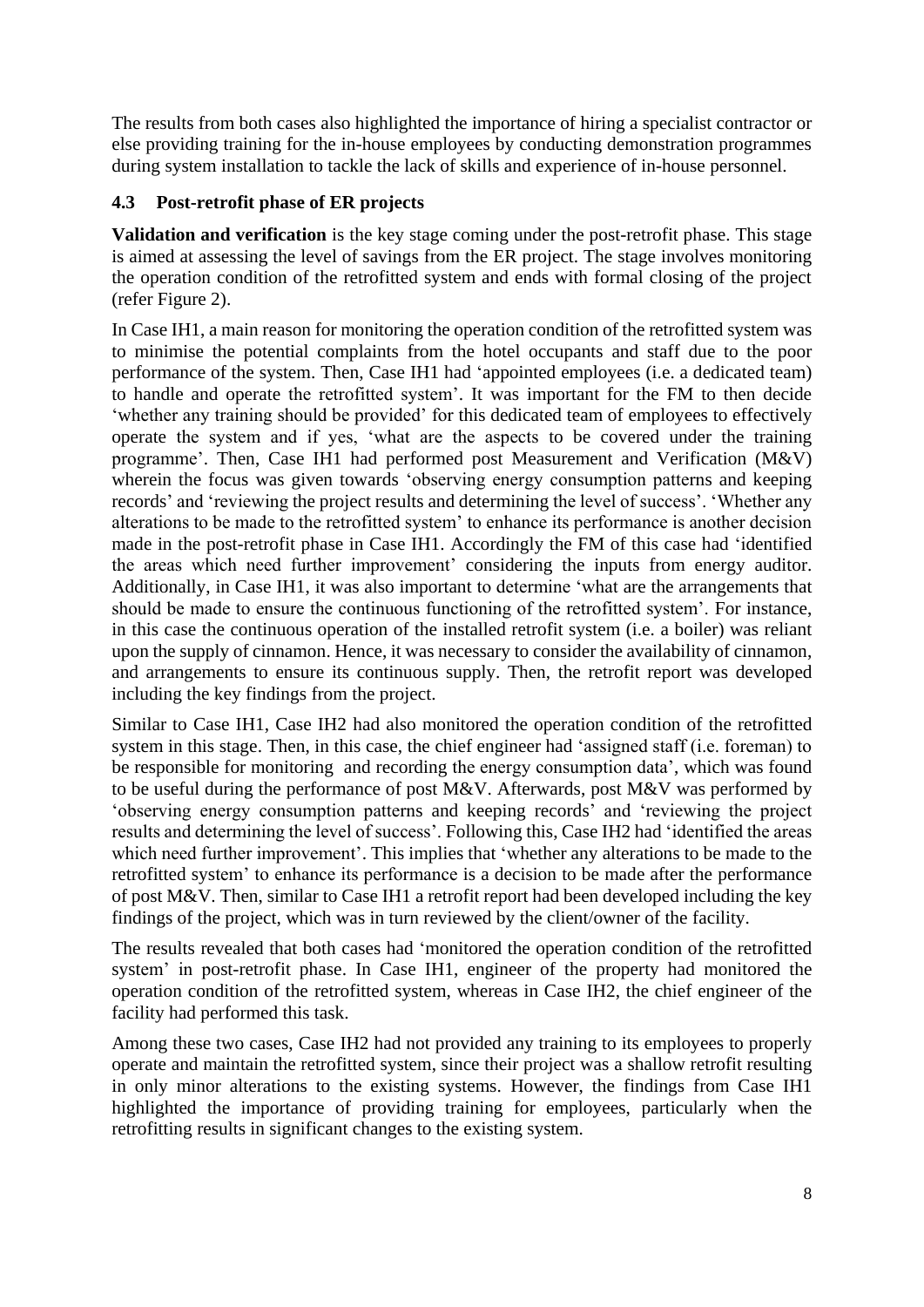To properly conduct the post M&V, both cases had performed certain activities in this stage like 'monitoring energy consumption patterns and kept records', 'reviewing the project results and determining the level of success', and then 'identifying the areas which need further improvement'. Findings further revealed that in the post-retrofit phase, selected cases had the practice of 'developing a retrofit report' incorporating the key project findings, which was in turn reviewed by the client/owner of the facility.

## **5 Discussion of the findings**

Though in the existing literature performance of a pre-retrofit survey is highlighted prior to performing an in-depth audit (Ma et al., 2012; Sesana et al., 2016), this appeared unnecessary in both the case study organisations. According to Respondent IH1R7, '*if the organistion has the practice of routinely monitoring and assessing the operational condition of each building system, it may not be necessary to conduct a pre-retrofit survey*'. Hence, the 'project set-up and pre-retrofit survey' stage ascertained through the literature is reworded in this study as 'project set-up' stage (refer Figures 1 and 2).

As presented in Figure 1, 'defining the scope of work' is identified as an activity to be performed in 'project set up and pre-retrofit survey' stage (Ma et al., 2012). However, in practice, the selected cases had defined their scope of work in the 'building energy auditing' stage. Although 'setting targets' is a crucial activity to be performed in the pre-retrofit phase (Mohammadpour et al., 2016), in these two cases this had been carried out at different points in time (e.g. in Case IH1 targets were set based on audit results while in Case IH2 targets were set after identifying the need for retrofitting and subsequently refined and modified based on audit findings). However, both cases had set targets before deciding on the most suitable retrofit measures as suggested by Mohammadpour et al. (2016). Further, according to Ma et al. (2012), the appropriate energy audit level for a particular project should be selected based on defined project targets. However, only Case IH2 had set the targets before conducting the audit which had in turn provided them good insight into the systems that should be focused during the audit. On the other hand, Case IH1 had set the targets based on the audit results. So, it is possible to deduce that Case IH2 had adopted a good practice in terms of setting targets which is in line with the literature.

As per Ma et al. (2012), it is also important to 'determine available resources to frame the budget and programme of work' during the project set-up and pre-retrofit survey stage (refer Figure 1). Even though, none of the respondents explicitly mentioned this as an activity, it was found that in Case IH1, after identifying the need of retrofitting, they had 'assessed their capability to undertake a retrofit project' in terms of financial stability and level of knowledge of employees. Further, in Case IH1 after assessing all the possible retrofit measures, they had also assessed 'the availability of needed resources to proceed with the implementation of the specific retrofit measures'.

Hendron (2013) disclosed that a preliminary analysis before the actual audit will show a building's current energy use and cost relative to similar buildings and will indicate the overall potential for improvement (refer Figure 1). However, the two selected cases had only performed in-depth audits as shown in Figure 2. This might be due to the reason that these two cases are planned and executed by in-house staff who may already have a rough understanding of the energy saving potential of the facility.

Building performance assessment is identified in literature as a main activity to be performed in 'building energy auditing and performance assessment' stage (Ma et al., 2012). However, it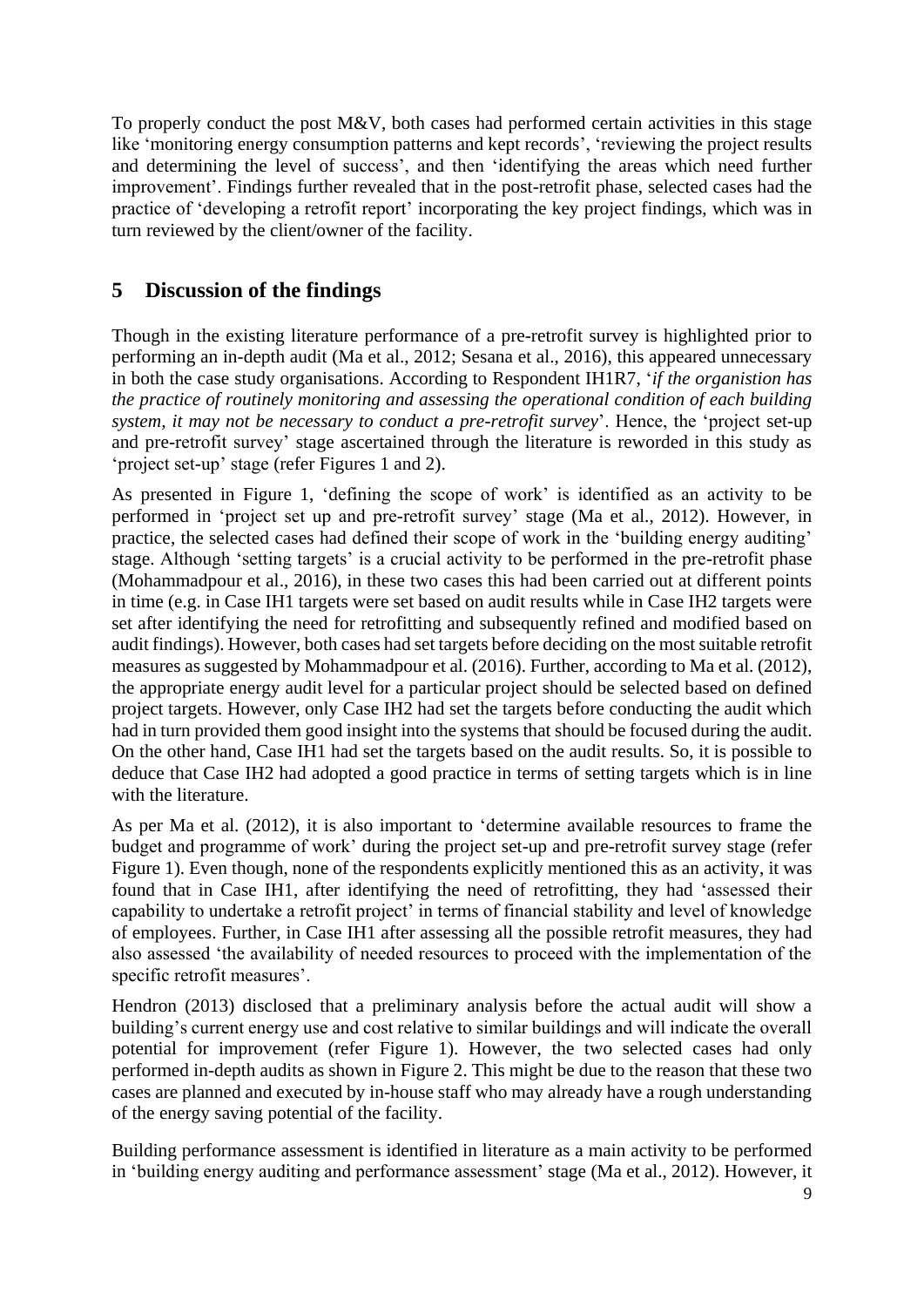was found that both case study organisations had the practice of conducting building performance assessment on a routine basis through which the need of retrofitting can be identified. In addition, each organisation had re-assessed their energy performance during the energy audit. As respondent IH1R5 highlighted, in most of the instances the inefficiencies are recognised based upon their own internal assessments and they would then conduct an in-depth study (including an audit) to clearly identify the saving potential and decide whether to undertake the ER project. Thus, in this study the second stage of the ER decision-making process is rephrased as 'building energy auditing stage'.

As shown in Figure 1, 'assessing the modification potential of the facility' prior to the identification of possible ER measures has been highlighted by authors like Kumbaroğlu and Madlener (2012) and Ma et al. (2012). However, in Case IH1 'the modification potential of the facility' was assessed only after assessing all the possible retrofit measures. Since not all ER measures are equally effective, effective retrofit design requires extensive analysis of the alternatives (Ruparathna et al., 2016). Further according to Gultekin et al. (2014), 'determining the criteria and factors that should be considered' is one of the key activities to be performed to select the most suitable retrofit measure. However, the findings revealed that the two selected cases had considered different types of criteria/aspects while assessing the retrofit measures. Thus, it is possible to infer that 'determining the criteria and factors that should be considered' to derive the most suitable retrofit measure need not to be performed as a separate activity, rather it could be determined while assessing the different retrofit measures.

Ma et al. (2012) explains that after assessment, the retrofit alternatives can be prioritised based on relevant energy-related and non-energy-related factors to facilitate the selection of most suitable ER measures. Though, in practice this activity had not been done by these two selected cases, respondent IH2R1 noted that prioritising the ER measures based on attainable energy savings, feasibility of implementation, and payback period would be useful in deriving the most suitable ER measures. After deciding the most appropriate ER measures, an action plan needs to be developed to notify the client about such selected package of measures (Ma et al., 2012). Similarly, both cases had developed a project proposal after selecting the most suitable ER measures to make the client aware of the selected measures. Besides, 'developing a plan to properly proceed with project implementation' was another activity performed in Case IH1 during the 'identification of ER measures' stage (refer Figure 2).

As highlighted by Xu and Chan (2011), in the implementation phase, both cases had realised their lack of personnel and internal expertise to proceed with the implementation. To overcome this issue, Case IH1 had 'hired a third-party expert for system installation' while Case IH2 had 'demonstrated the way of doing installations' to its employees with the support of equipment supplier.

Review of literature disclosed that the main activities to be performed in the implementation phase are 'site implementation' and 'T&C' (Ma et al., 2012). Similarly, all the respondents attached to both cases had asserted the criticality of these two activities in the implementation phase. After the successful implementation of ER measures, standard M&V methods should be used to verify energy savings (Ma et al., 2012). Similarly, findings revealed that both cases had conducted post M&V by 'observing energy consumption patterns and keeping records' and then 'reviewing project results and determining the level of success'.

As has been highlighted by Panthi et al. (2017), during the M&V (specifically while reviewing the project results), both cases had focused on 'identifying the areas which need further improvement' (refer Figure 2). Additionally, these two cases had also paid attention towards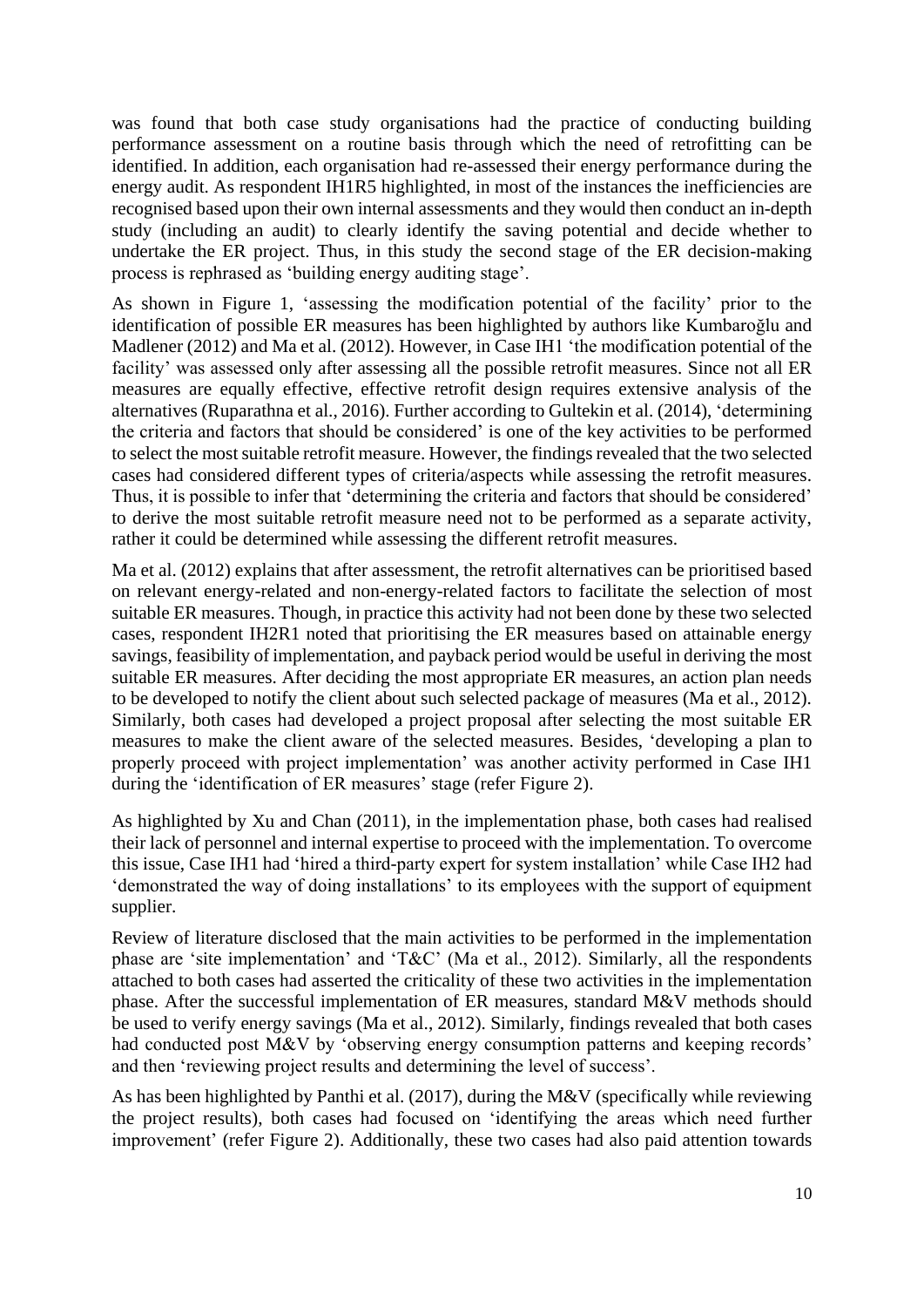'determining the arrangements to be made to ensure the continuous functioning of the retrofitted system' which had not been highlighted in the literature.

According to Ma et al. (2012), performance of a post occupancy survey in the post-retrofit phase is essential to understand whether the building occupants and building owners are satisfied with the overall retrofit result. Though this was not practiced in either case, the respondents IH1R2, IH1R4 and IH2R4 all identified this as '*a very good practice*', which is good to have in the post-retrofit phase. After conducting the post occupancy survey, it is essential to document and report the findings related to the implemented retrofits which should be reviewed by the client (Ma et al., 2012). Similarly, in both cases a 'retrofit report' had been developed, incorporating the key findings of the project which was then reviewed by the GM or top management of the respective facilities.

As a whole, through the case study findings twenty-one new activities relevant for the in-house team led ER decision-making processes were identified (refer Figures 1 and 2). These have been highlighted in Figure 2. Further in addition to the decisions identified from literature under each stage of the ER decision-making process, the case study findings revealed ten more decisions along with their precise decision-making points (refer Figure 2).

#### **6 Conclusions**

Aim of this study was to develop a suitable decision support tool that can be used during the decision-making process when implementing ER projects in existing hotels using in-house teams. Through two qualitative case studies, the decision-making process for ER projects led by in-house teams was developed, which presents 39 key activities to be performed and 16 key decisions to be made to assure successful adoption and implementation of ER projects. The developed decision-making process further indicates the parties responsible for these identified actions and decisions as well. Findings revealed that both ER projects followed similar processes with a few differences in the activities performed and decisions made, which can be attributed to the type of retrofit (i.e. shallow vs. medium retrofit) and the organisation's past experience with ER. Thus, it is possible to infer that the process adopted by the organisations to retrofit their facility in the in-house led scenario, differs depending on project type and organisation's past experience with energy retrofitting.

As a whole, this research has made a valuable contribution to knowledge by eliciting an approach that should be adopted by hotel clients to adopt and implement ER projects mainly when they are led by an in-house team. This in turn will provide a "frame of reference" with which current practices with respect to ER can be re-positioned.

#### **Acknowledgement**

This work was supported by the Senate Research Committee of University of Moratuwa, Sri Lanka [grant number SRC/LT/2018/28].

#### **References**

Ashrafian, T., Yilmaz, A.Z., Corgnati, S.P., and & Moazzen, N. (2016), "Methodology to define cost-optimal level of architectural measures for energy efficient retrofits of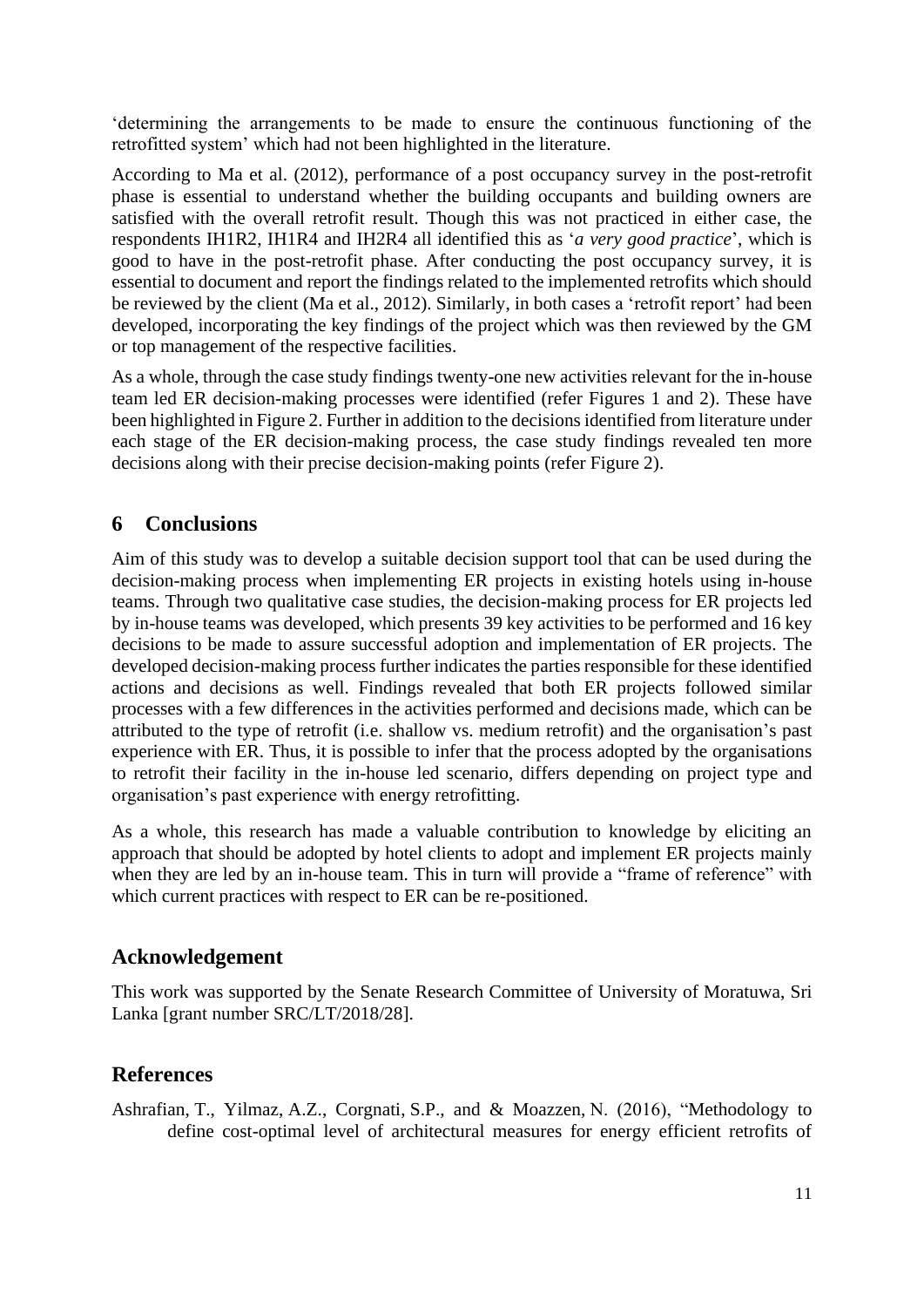existing detached residential buildings in Turkey", *Energy and Buildings*, Vol. 120, pp. 58-77.

- Chunduri, S. (2014), "Development of planning and design phases of an integrative building life-cycle process model for advanced energy retrofit projects" (Doctoral dissertation), available at: https://etda.libraries.psu.edu/files/final\_submissions/9943
- Crilly, M., Lemon, M., Wright, A.J., Cook, M.B., and Shaw, D. (2012), "Retrofitting Homes for Energy Efficiency: An Integrated Approach to Innovation in the Low-Carbon Overhaul of Uk Social Housing", *Energy & Environment*, Vol. 23 No.6-7, pp. 1027- 1055.
- European Climate Foundation. (2013), "Assessing Europe's Building Stock", available at: https://europeanclimate.org/bpie/
- Fasna, M.F.F., and Gunatilake, S. (2019), "Outsourcing energy retrofitting of hotel buildings: the decision-making process", in *MATEC Web of Conferences* (Vol. 266, p. 01016). EDP Sciences.
- Friege, J., and Chappin, E. (2014), "Modelling decisions on energy-efficient renovations: A review", *Renewable and Sustainable Energy Reviews*, Vol. 39, pp. 196-208.
- Gultekin, P., Anumba, C.J., and Leicht, R.M. (2014), "Case study of integrated decisionmaking for deep energy-efficient retrofits", *International Journal of Energy Sector Management*, Vol. 8 No. 4, pp. 434-455.
- Hall, S. (2014), "Development and initial trial of a tool to enable improved energy & human performance in existing commercial buildings", *Renewable Energy*, Vol. 67, pp. 109- 118.
- Hendron, B. (2013). "Advanced Energy Retrofit Guide Practical Ways to Improve Energy Performance - Grocery stores", available at: https://www.nrel.gov/docs/fy13osti/54243.pdf
- Heo, Y., Choudhary, R., and Augenbroe, G. (2012), "Calibration of building energy models for retrofit analysis under uncertainty", *Energy and Buildings*, Vol. 47, pp. 550-560.
- Hou, J., Liu, Y., Wu, Y., Zhou, N., and Feng, W. (2016), "Comparative study of commercial building energy-efficiency retrofit policies in four pilot cities in China", *Energy Policy*, Vol. 88, pp. 204-215.
- Hwang, B.G., Zhao, X., See, Y.L., and Zhong, Y. (2015), "Addressing Risks in Green Retrofit Projects: The Case of Singapore", *Project Management Journal*, Vol. 46 No. 4, pp. 76- 89.
- Jafari, A., and Valentin, V. (2017), "An optimization framework for building energy retrofits decision-making", *Building and Environment*, Vol. 115, pp. 118-129.
- Kolokotsa, D., Diakaki, C., Grigoroudis, E., Stavrakakis, G., and Kalaitzakis, K. (2009), "Decision support methodologies on the energy efficiency and energy management in buildings", *Advances in Building Energy Research*, Vol. 3 No. 1, pp. 121-146.
- Kumbaroğlu, G., and Madlener, R. (2012), "Evaluation of economically optimal retrofit investment options for energy savings in buildings", *Energy and Buildings*, Vol. 49, pp. 327-334.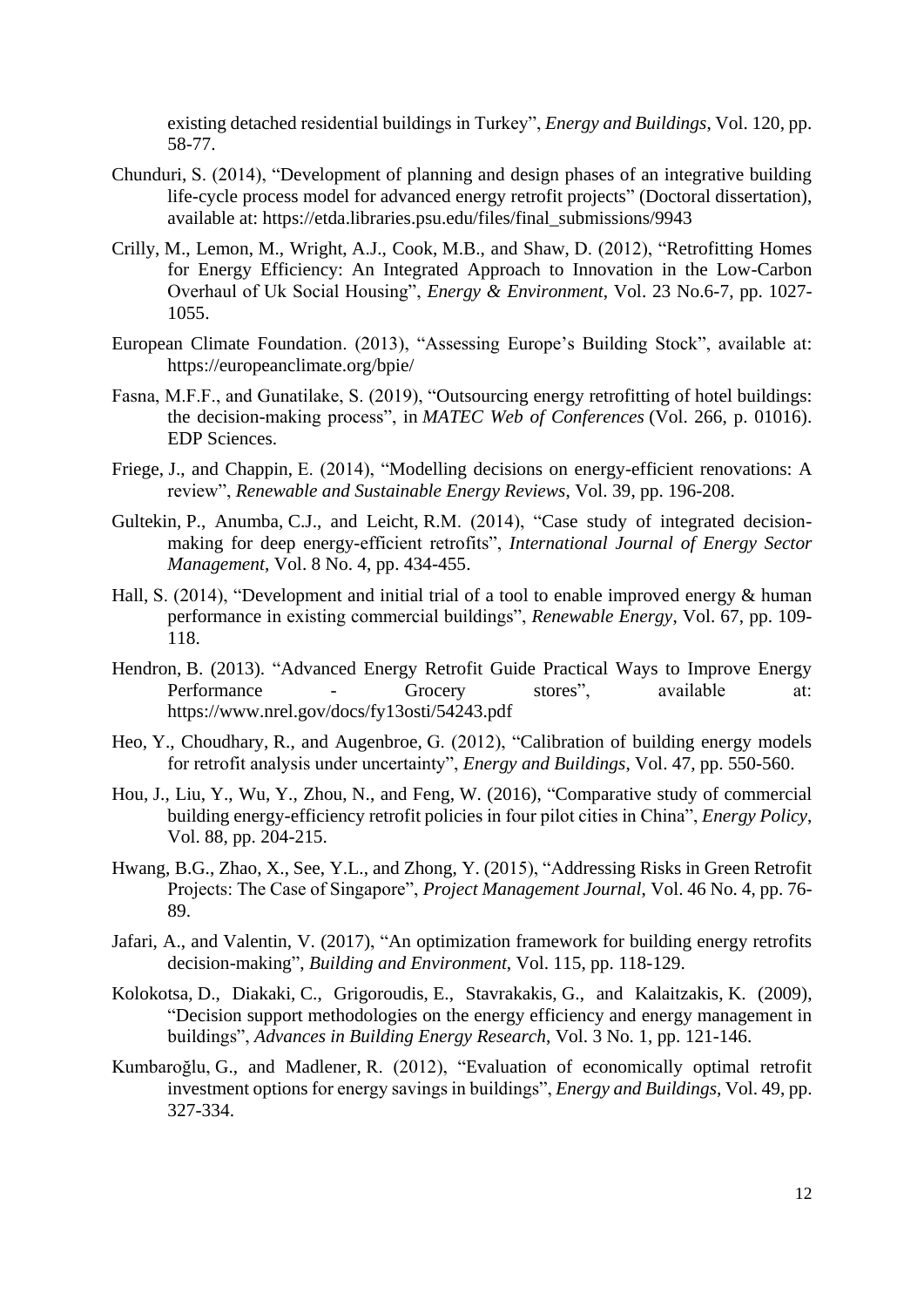- Liang, X., Peng, Y., and Shen, G.Q. (2016), "A game theory based analysis of decision making for green retrofit under different occupancy types", *Journal of Cleaner Production*, Vol. 137, pp. 1300-1312.
- Ma, Z., Cooper, P., Daly, D., and Ledo, L. (2012), "Existing building retrofits: Methodology and state-of-the-art", *Energy and Buildings*, Vol. 55, pp. 889-902.
- Malatji, E.M., Zhang, J., and Xia, X. (2013), "A multiple objective optimisation model for building energy efficiency investment decision", *Energy and Buildings*, Vol. 61, pp. 81-87.
- Mohammadpour, A., Anumba, C.J., and Messner, J.I. (2016), "Integrated Framework for Patient Safety and Energy Efficiency in Healthcare Facilities Retrofit Projects", *Health Environments Research & Design Journal*, Vol. 9 No. 4, pp. 68-85.
- Panthi, K., Das, K., and Abdel-Salam, T. (2017), "Sustainability and cost assessment of coastal vacation homes for energy retrofits", *Built Environment Project and Asset Management*, Vol. 7 No. 2, pp. 185-198.
- Ruparathna, R., Hewage, K., and Sadiq, R. (2016), "Improving the energy efficiency of the existing building stock: A critical review of commercial and institutional buildings", *Renewable and Sustainable Energy Reviews*, Vol. 53, pp. 1032-1045.
- Sesana, M.M., Grecchi, M., Salvalai, G., and Rasica, C. (2016), "Methodology of energy efficient building refurbishment: Application on two university campus-building case studies in Italy with engineering students", *Journal of Building Engineering*, Vol. 6, pp. 54-64.

Sri Lanka Energy Managers Association. (2009), *Energy management guide*, Sri Lanka Sustainable Energy Authority (SLSEA), Colombo.

- Swan, W., and Brown, P. (2013), *Retrofitting the Built Environment*. Salford: Wiley.
- Syal, M., Duah, D., Samuel, S., Mazor, M., Mo, Y., and Cyr, T. (2014), "Information Framework for Intelligent Decision Support System for Home Energy Retrofits", Journal *of Construction Engineering and Management*, Vol. 140 No. 1, pp. 04013030.
- United Nations. (2016). "Sustainable development goals: 17 goals to transform our world", available from: http://www.un.org/sustainabledevelopment/energy/
- Xu, P. and Chan, E.H. (2011), "Barriers to implementing energy performance contracting (EPC) mechanism into hotel buildings retrofit in china", in *Management and Innovation for a Sustainable Built Environment (MISBE) 2011*, *in Amsterdam, The Netherlands*, *June 20-23, 2011*. CIB, Working Commissions, ENHR and AESP.
- Xu, P.P., Chan, E.H., and Qian, Q.K. (2012), "Key performance indicators (KPI) for the sustainability of building energy efficiency retrofit (BEER) in hotel buildings in China", *Facilities*, Vol. 30 No. 9/10, pp. 432-448.
- Xu, P., Chan, E.H., Visscher, H.J., Zhang, X., and Wu, Z. (2015), "Sustainable building energy efficiency retrofit for hotel buildings using EPC mechanism in China: analytic Network Process (ANP) approach", *Journal of Cleaner Production*, Vol. 107, pp. 378-388.
- Yin, R. K. (2009). *Case Study Research, Design & Methods 4th ed*. London: Sage.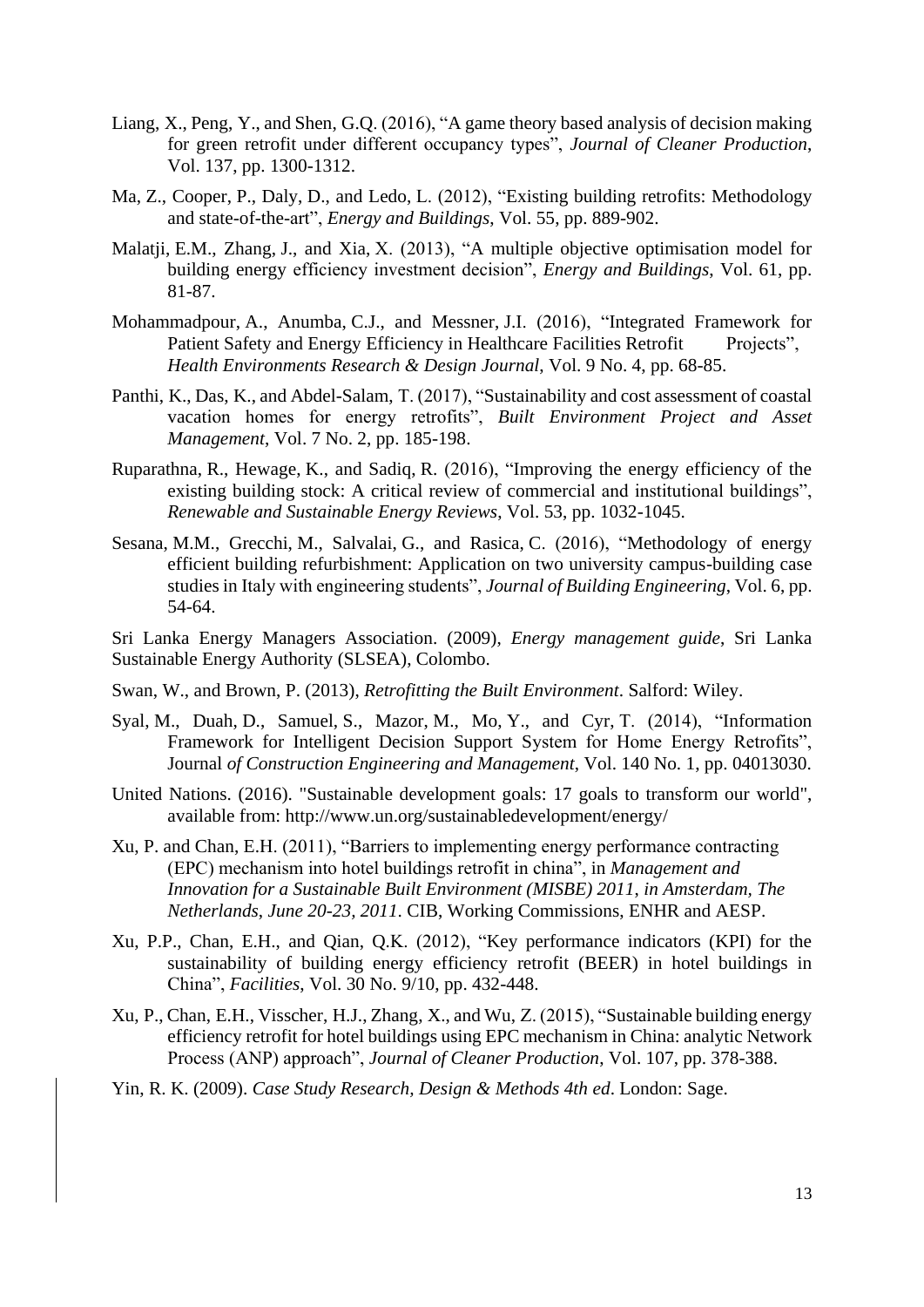

**Figure 31. Conceptual decision-making process of ER projects**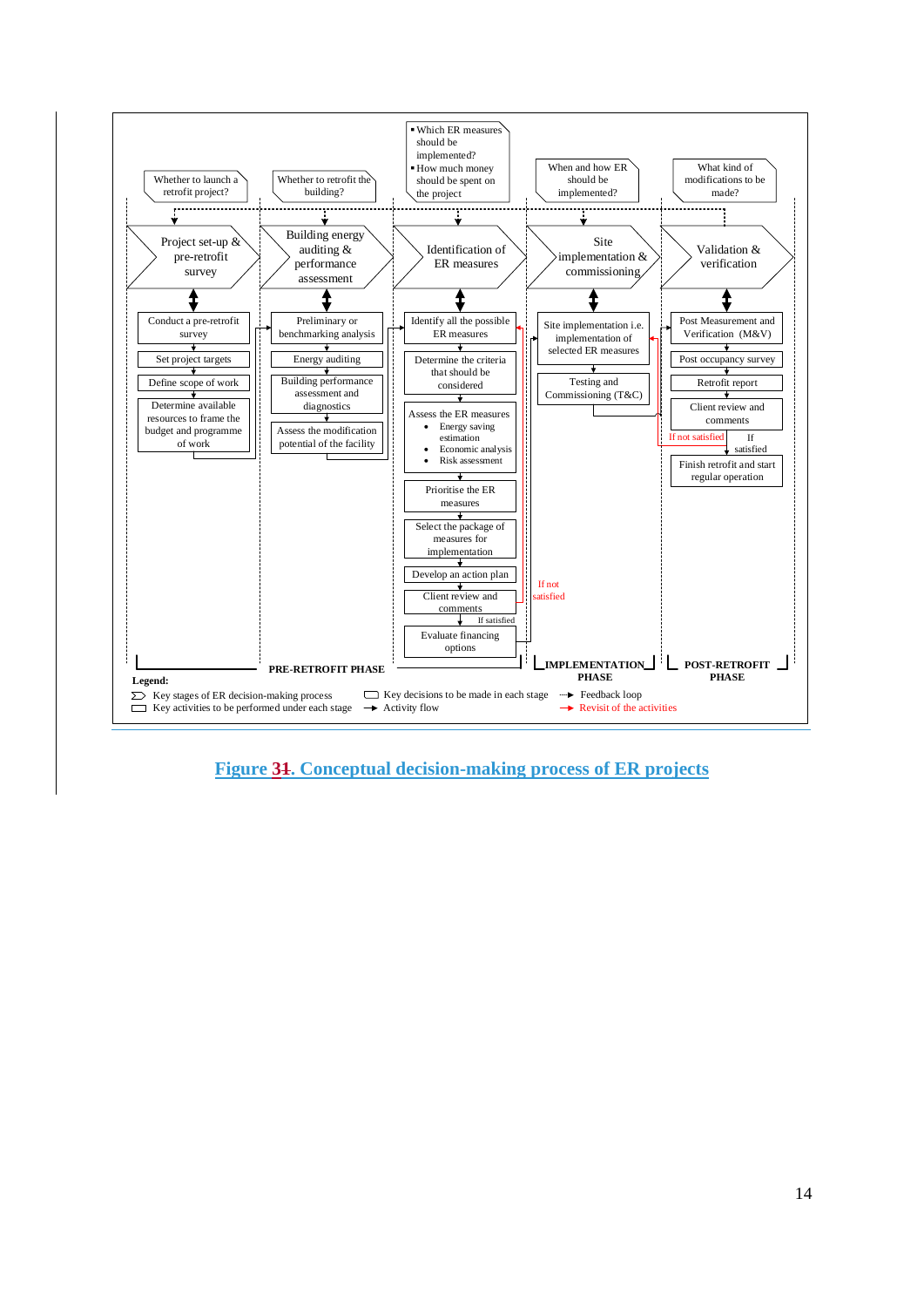

**Figure 42. Decision-making process of ER projects led by the in-house team**